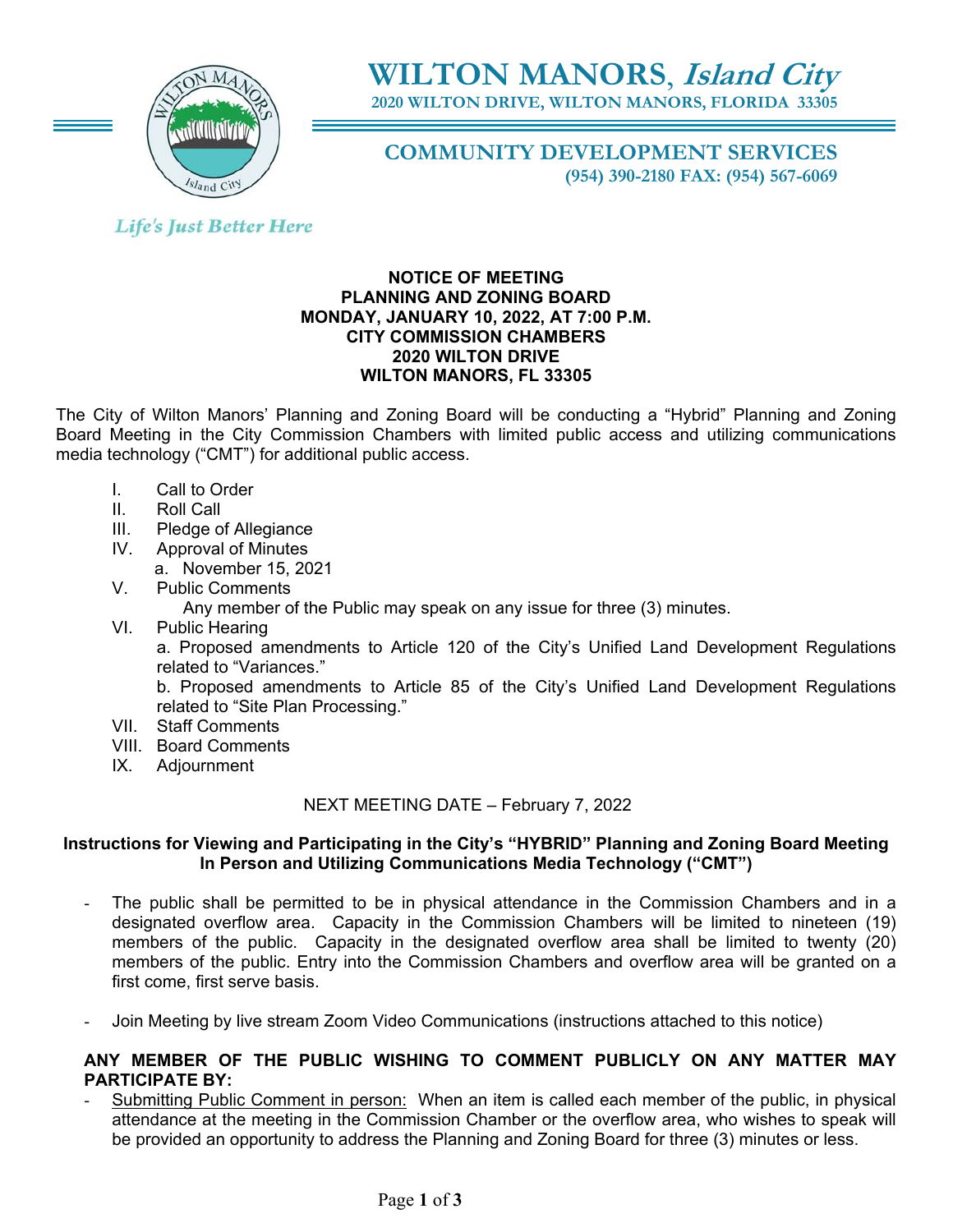- Submitting Public Comment via email: *PRIOR* to the start of the meeting, submit comments by email to rmoore@wiltonmanors.com. Please include your name and address in the email. All comments submitted by email comment length shall be, if read orally, three (3) minutes or less. Public Comment received by 6pm prior to the start of the meeting will be read into the record by City Staff. All other comments submitted by email prior to the start of the meeting shall be made a part of the public record.
- Participating in Meeting via Zoom: Log-in to Zoom via browser, app or phone. During Public Comment portion of the agenda use Raise Hand feature to be called on. Raise Hand feature can be activated by selecting the icon. If you are on app on phone, icon is on the bottom of your screen. If you are on a tablet, icon is on the top right of your screen. If you are on a PC or laptop, icon is on the bottom of the screen. If you are calling in to the meeting, Dial \*9.
- Delivery of any documents for the Planning and Zoning Board Meeting relating to public comment can be sent to rmoore@wiltonmanors.com. If received by 6pm prior to the meeting, the document will be provided to the Planning and Zoning Board and will be made a part of the permanent record. If received after 6pm the documents will be provided to the Planning and Zoning Board the next business day.
- If you do not have access, or need accommodations, please contact the Clerk's Office at (954)390- 2123.

This meeting is open to the public. In accordance with the Americans with Disabilities Act of 1990, all persons who are disabled and who need special accommodations to participate in this meeting because of that disability should contact the Office of the City Clerk, (954)390-2123, not later than two days prior to such proceeding. All persons interested in the above Public Hearings are invited to appear and be heard, subject to proper rules of conduct. Persons who cannot appear and be heard are encouraged to submit their written comments by 6pm prior to the start of the meeting. Written comments filed with the Community Development Services Director by 6pm prior to the start of the meeting will be entered into the Record. In connection with the Quasi-Judicial Public Hearings, all affected persons will be allowed to present evidence at the hearing and bring forth witnesses provided they notify the Community Development Services Director and file the required forms provided by the City Clerk's Office. If a person decides to appeal any decision made by the Planning and Zoning Board with respect to any matter considered at such meeting or hearing, will need a record of the proceedings and, for such purpose, may need to ensure that a verbatim record of the proceedings is made, which record includes the testimony and evidence upon which the appeal is to be based.

Agenda items may be viewed online at www.wiltonmanors.com. If an member of the public requires additional information about Planning and Zoning Board Meeting, or has any questions about how to submit public comment for the meeting, or how to access the meeting, please contact Community Development Services Director, Roberta Moore, at 2020 Wilton Drive, Wilton Manors, FL 33305, (954)390-2180, or rmoore@wiltonmanors.com.

### **CMT OPTIONS FOR VIEWING AND LISTENING TO THE MEETING:**

Please click the link below to join the webinar:

https://wiltonmanors.zoom.us/j/99273239102

### **Or iPhone one-tap:**

US: +13126266799, 99273239102# or +19292056099, 99273239102#

### **Or Telephone:**

Dial (for higher quality, dial a number based on your current location): US: +1 312 626 6799 or +1 929 205 6099 or +1 301 715 8592 or +1 346 248 7799 or +1 669 900 6833 or +1 253 215 8782 or 877 853 5247 (Toll Free) or 888 788 0099 (Toll Free) or 833 548 0276 (Toll Free) or 833 548 0282 (Toll Free)